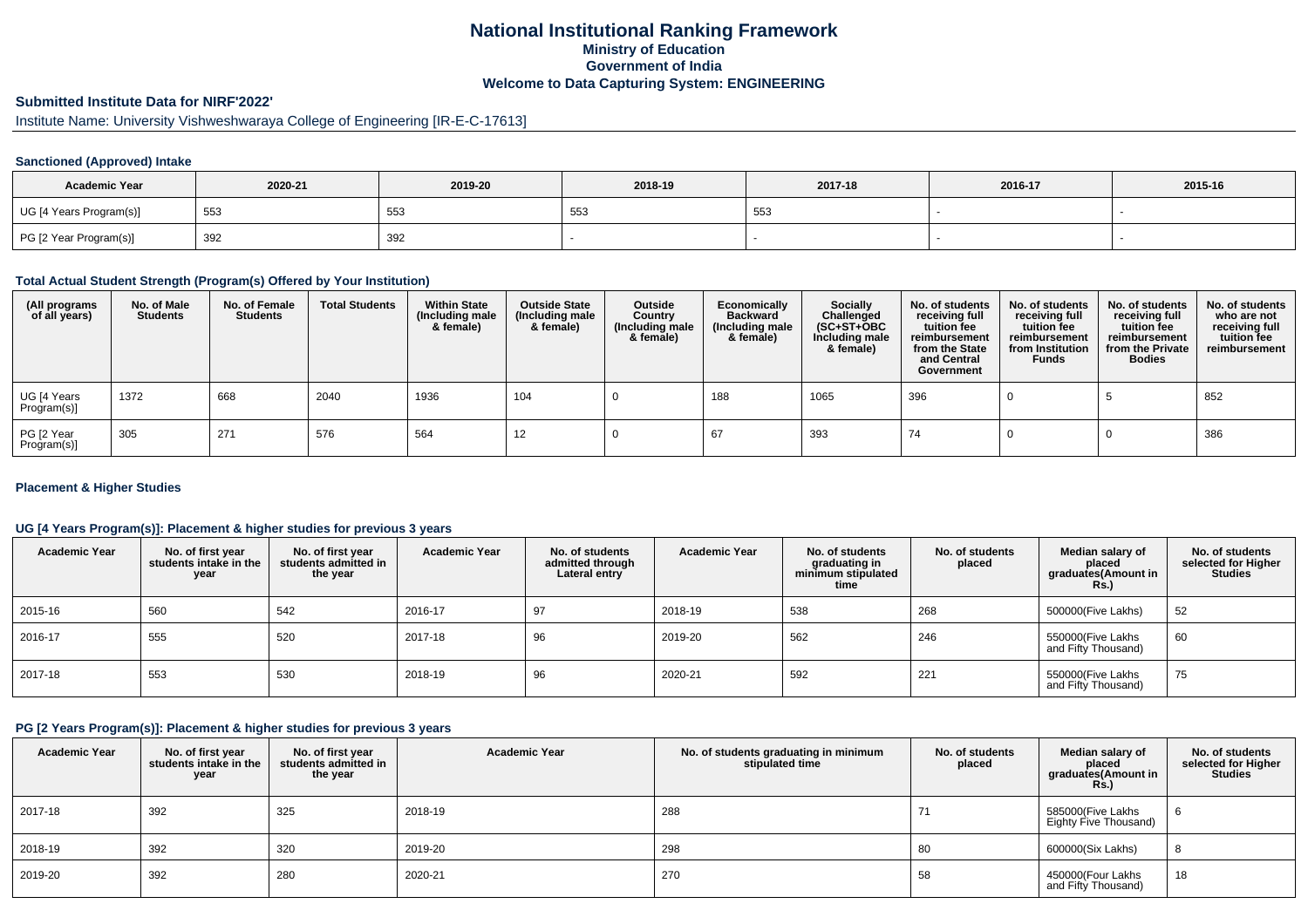#### **Ph.D Student Details**

| Ph.D (Student pursuing doctoral program till 2020-21 Students admitted in the academic year 2020-21 should not be entered here.) |         |                       |         |  |  |  |  |
|----------------------------------------------------------------------------------------------------------------------------------|---------|-----------------------|---------|--|--|--|--|
|                                                                                                                                  |         | <b>Total Students</b> |         |  |  |  |  |
| Full Time                                                                                                                        |         | 65                    |         |  |  |  |  |
| Part Time                                                                                                                        |         | 117                   |         |  |  |  |  |
| No. of Ph.D students graduated (including Integrated Ph.D)                                                                       |         |                       |         |  |  |  |  |
|                                                                                                                                  | 2020-21 | 2019-20               | 2018-19 |  |  |  |  |
| Full Time                                                                                                                        | 28      |                       |         |  |  |  |  |
| Part Time                                                                                                                        |         | 19<br>28              |         |  |  |  |  |

### **Financial Resources: Utilised Amount for the Capital expenditure for previous 3 years**

| <b>Academic Year</b>                                                                                                                                                                   | 2020-21                                                                 | 2019-20                                               | 2018-19                                                                  |  |  |  |  |  |  |
|----------------------------------------------------------------------------------------------------------------------------------------------------------------------------------------|-------------------------------------------------------------------------|-------------------------------------------------------|--------------------------------------------------------------------------|--|--|--|--|--|--|
|                                                                                                                                                                                        | <b>Utilised Amount</b>                                                  | <b>Utilised Amount</b>                                | <b>Utilised Amount</b>                                                   |  |  |  |  |  |  |
| Annual Capital Expenditure on Academic Activities and Resources (excluding expenditure on buildings)                                                                                   |                                                                         |                                                       |                                                                          |  |  |  |  |  |  |
| Library (Books, Journals and e-Resources only)                                                                                                                                         | 4569994 (Forty Five Lakh Sixty Nine Thousand Nine Ninty<br>Four Rupees) | 4967000 (Forty Nine Lakh Sixty Seven Thousand Rupees) | 4366558 (Forty Three Lakh Sixty Six Thousand Five Fifty Eight<br>Rupees) |  |  |  |  |  |  |
| New Equipment and software for Laboratories                                                                                                                                            | 35754 (Thirty Five Thousand Seven Fifty Four Rupees)                    | 0 (Zero)                                              | 707300 (Seven Lakh Seven THousand Three Hundred<br>Rupees)               |  |  |  |  |  |  |
| <b>Engineering Workshops</b>                                                                                                                                                           | 0 (Zero)                                                                | 950000 (Nine Lakh Fifty Thousand Rupees)              | 1000000 (Ten Lakh Rupees)                                                |  |  |  |  |  |  |
| Other expenditure on creation of Capital Assets (For setting up classrooms, seminar hall, conference hall, library, Lab, Engg<br>workshops excluding expenditure on Land and Building) | 4956 (Four Thousand Fifty Six Rupees)                                   | 0 (Zero)                                              | 1976000 (Six Lakh Six Thousand)                                          |  |  |  |  |  |  |

# **Financial Resources: Utilised Amount for the Operational expenditure for previous 3 years**

| <b>Academic Year</b>                                                                                                                                                                            | 2020-21                                                                                | 2019-20                                                                                 | 2018-19                                                                                                |  |  |  |  |  |
|-------------------------------------------------------------------------------------------------------------------------------------------------------------------------------------------------|----------------------------------------------------------------------------------------|-----------------------------------------------------------------------------------------|--------------------------------------------------------------------------------------------------------|--|--|--|--|--|
|                                                                                                                                                                                                 | <b>Utilised Amount</b>                                                                 | <b>Utilised Amount</b>                                                                  | <b>Utilised Amount</b>                                                                                 |  |  |  |  |  |
| <b>Annual Operational Expenditure</b>                                                                                                                                                           |                                                                                        |                                                                                         |                                                                                                        |  |  |  |  |  |
| Salaries (Teaching and Non Teaching staff)                                                                                                                                                      | 248094556 (Twenty Four Crore Eighty Lakh Ninty Four<br>Thousand Five Fifty Six Rupees) | 250343856 (Twenty Five Crore Three Lakh Forty Three<br>Thousand Eight Fifty Six Rupees) | 237470659 (Twenty Three Crore Seventy Four Lakh Seventy<br>Thousand Six Hundred and Fifty Nine Rupees) |  |  |  |  |  |
| Maintenance of Academic Infrastructure or consumables and<br>other running expenditures (excluding maintenance of hostels<br>and allied services, rent of the building, depreciation cost, etc) | 40602180 (Four Crore Six Lakh Two Thousand and One Eighty<br>Rupees)                   | 6000000 (Sixty Lakhs Rupees)                                                            | 5913183 (Fifty Nine Lakh Thirteen Thousand One Eighty<br>Three)                                        |  |  |  |  |  |
| Seminars/Conferences/Workshops                                                                                                                                                                  | 1372000 (Thirteen Lakh Seventy Two Thousand Rupees)                                    | 1746000 (Seventeen Lakh Forty Six Thousand)                                             | 2610646 (Twenty Six lakh Ten Thousand Six Hundred and<br>Forty Six Rupees)                             |  |  |  |  |  |

**IPR**

| Calendar year            | 2020 | 2019 | 2018 |
|--------------------------|------|------|------|
| No. of Patents Published |      |      |      |
| No. of Patents Granted   | -د.  | 14   |      |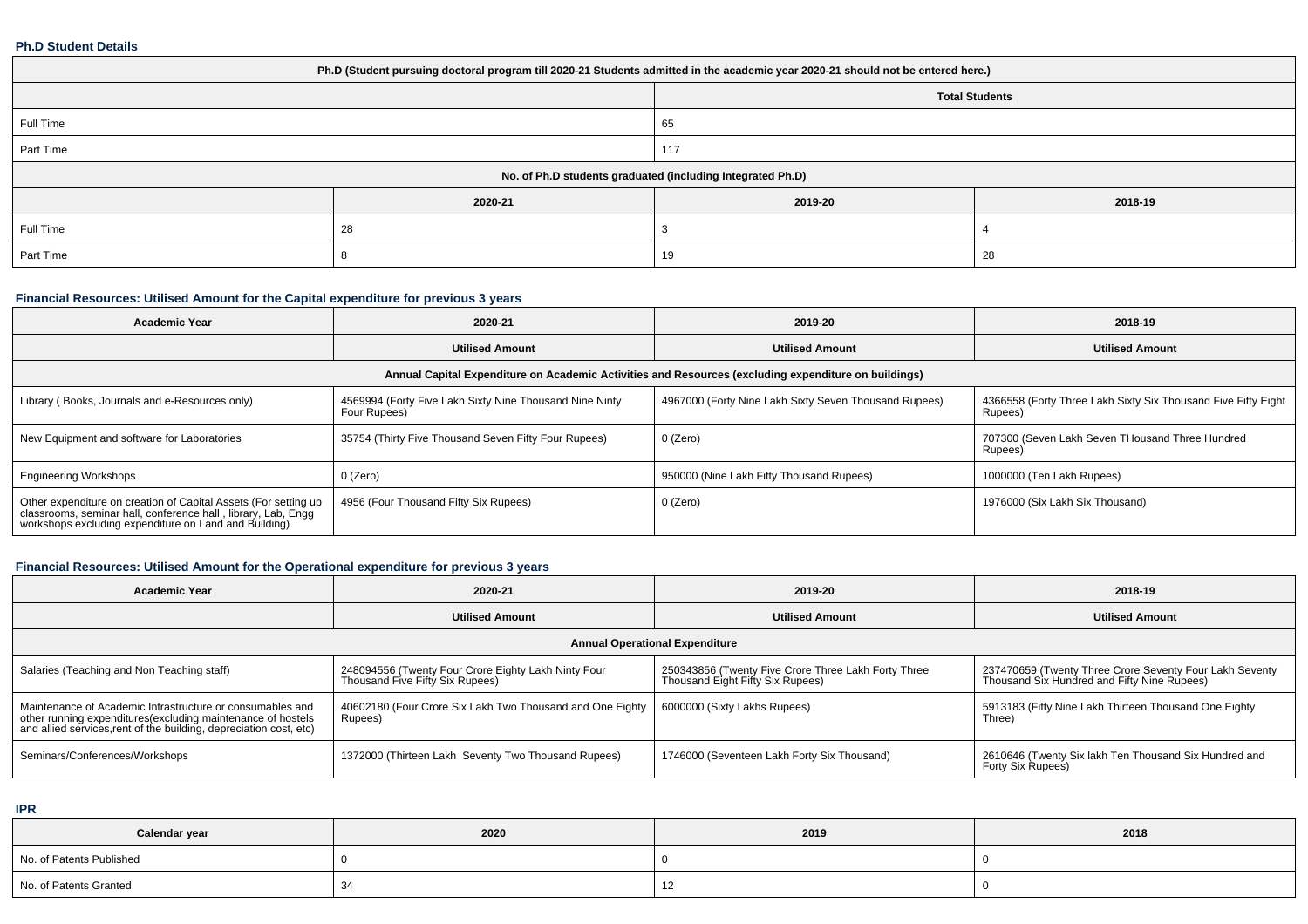### **Sponsored Research Details**

| <b>Financial Year</b><br>2020-21         |                                        | 2019-20                             | 2018-19                                            |  |
|------------------------------------------|----------------------------------------|-------------------------------------|----------------------------------------------------|--|
| Total no. of Sponsored Projects          |                                        |                                     |                                                    |  |
| Total no. of Funding Agencies            |                                        |                                     |                                                    |  |
| Total Amount Received (Amount in Rupees) | 4775000                                | 1100852                             | 8147461                                            |  |
| Amount Received in Words                 | Forty Seven Lakh Seventy Five Thousand | Eleven Lakh Eight Hundred Fifty Two | Eighty One Forty Seven Thousand and Four Sixty One |  |

### **Consultancy Project Details**

| <b>Financial Year</b>                    | 2020-21                                                     | 2019-20                                                                      | 2018-19                                                                |
|------------------------------------------|-------------------------------------------------------------|------------------------------------------------------------------------------|------------------------------------------------------------------------|
| Total no. of Consultancy Projects        | 239                                                         | 468                                                                          | 329                                                                    |
| Total no. of Client Organizations        | 151                                                         | 179                                                                          | 105                                                                    |
| Total Amount Received (Amount in Rupees) | 15890768                                                    | 18899325                                                                     | 18668041                                                               |
| Amount Received in Words                 | One Crore Fifty Eight Lakh Ninty Thousand Seven Sixty Eight | One Crore Eighty Eight Lakh Ninety Nine Thousnd Three<br>Hundred Twenty Five | One Crore Eighty Six Lakh Sixty Eight Thousand and Forty<br>One Rupees |

### **PCS Facilities: Facilities of physically challenged students**

| 1. Do your institution buildings have Lifts/Ramps?                                                                                                         | Yes, less than 40% of the buildings |
|------------------------------------------------------------------------------------------------------------------------------------------------------------|-------------------------------------|
| 2. Do your institution have provision for walking aids, including wheelchairs and transportation from one building to another for<br>handicapped students? | Yes                                 |
| 3. Do your institution buildings have specially designed toilets for handicapped students?                                                                 | Yes, more than 80% of the buildings |

#### **Faculty Details**

| Srno | Name                          | Age | Designation                | Gender | Qualification | <b>Experience (In</b><br>Months) | <b>Currently working</b><br>with institution? | <b>Joining Date</b> | <b>Leaving Date</b>      | <b>Association type</b> |
|------|-------------------------------|-----|----------------------------|--------|---------------|----------------------------------|-----------------------------------------------|---------------------|--------------------------|-------------------------|
|      | Dr M L SUDHEER                | 63  | <b>Assistant Professor</b> | Male   | Ph.D          | 364                              | Yes                                           | 10-11-2020          | $\overline{\phantom{a}}$ | Adhoc / Contractual     |
|      | Dr K B RAJA                   | 61  | Professor                  | Male   | Ph.D          | 387                              | Yes                                           | 07-04-1989          | $\sim$                   | Regular                 |
| 3    | Dr K SURESH<br><b>BABU</b>    | 62  | Professor                  | Male   | Ph.D          | 408                              | Yes                                           | 18-06-1990          | $\sim$                   | Regular                 |
|      | A SREENIVASA<br><b>MURTHY</b> | 62  | Professor                  | Male   | Ph.D          | 456                              | Yes                                           | 30-09-1988          | $\sim$                   | Regular                 |
|      | Dr G NARENDRA<br>KUMAR        | 62  | Professor                  | Male   | Ph.D          | 372                              | Yes                                           | 20-07-1990          | $\overline{\phantom{a}}$ | Regular                 |
| 6    | Mr B K<br>VENUGOPAL           | 60  | <b>Assistant Professor</b> | Male   | M.E.          | 398                              | Yes                                           | 08-04-1988          | $\overline{\phantom{a}}$ | Regular                 |
|      | Dr Venkatesh                  | 43  | <b>Assistant Professor</b> | Male   | Ph.D          | 276                              | Yes                                           | 12-04-2008          | $\sim$                   | Regular                 |
|      | Champa H N                    | 55  | Professor                  | Female | Ph.D          | 408                              | Yes                                           | 09-04-2008          | $\sim$                   | Regular                 |
| 9    | P Deepa Shenoy                | 60  | Professor                  | Female | Ph.D          | 432                              | Yes                                           | 05-09-1986          | $\sim$                   | Regular                 |
| 10   | Dr B P Harish                 | 52  | Professor                  | Male   | Ph.D          | 336                              | Yes                                           | 06-09-1995          | $\sim$                   | Regular                 |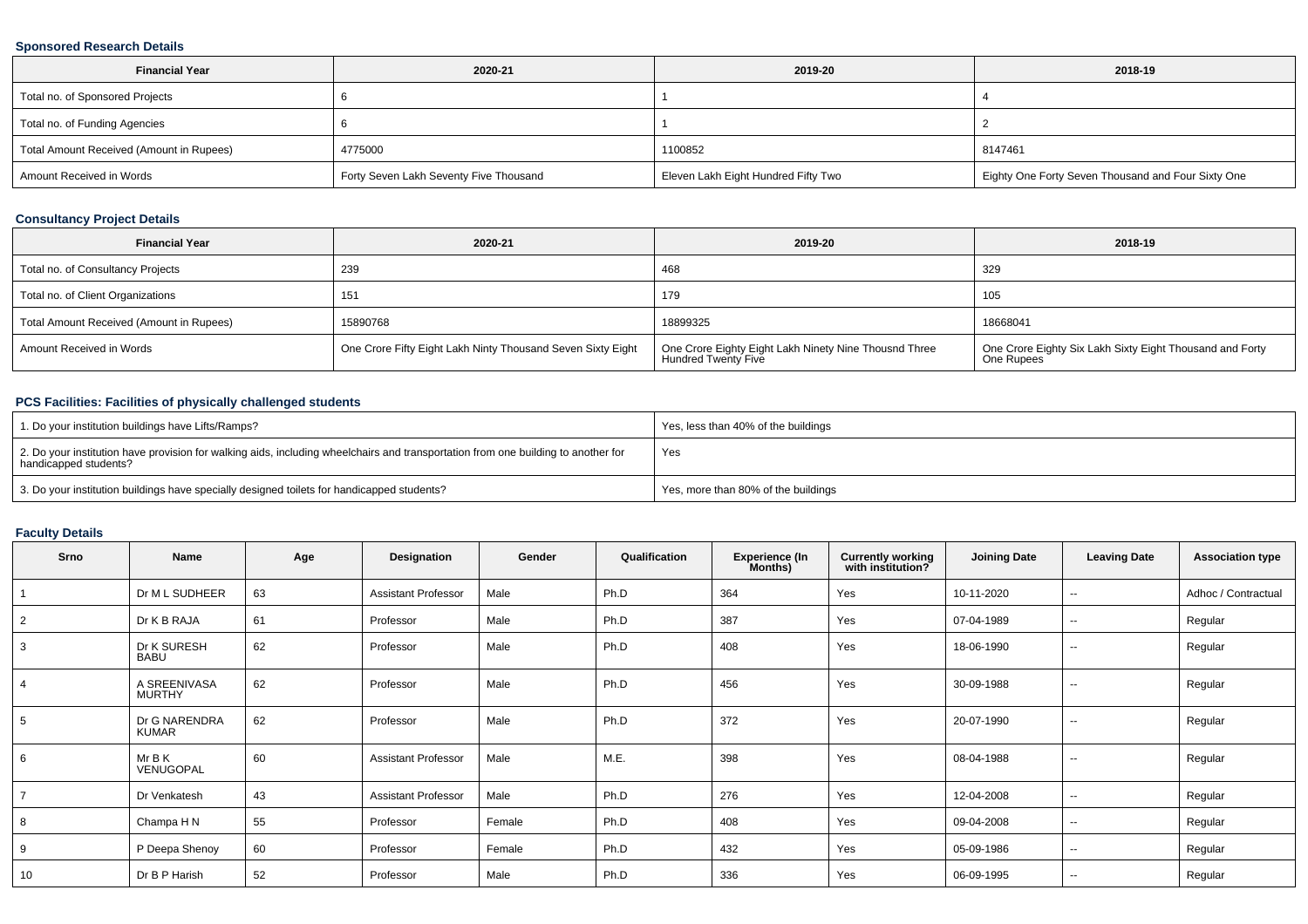| 11 | <b>VIDYASHRI</b><br><b>MUGALAKHOD</b> | 27 | <b>Assistant Professor</b> | Female | M.Tech  | 16  | Yes | 02-02-2019 |                          | Adhoc / Contractual |
|----|---------------------------------------|----|----------------------------|--------|---------|-----|-----|------------|--------------------------|---------------------|
| 12 | Dr H PRASANNA<br><b>KUMAR</b>         | 46 | Associate Professor        | Male   | Ph.D    | 276 | Yes | 29-06-2006 | $\sim$                   | Regular             |
| 13 | Poornima H S                          | 34 | <b>Assistant Professor</b> | Female | M.Tech  | 38  | Yes | 09-11-2020 | $\sim$                   | Adhoc / Contractual |
| 14 | Dr S H MANJULA                        | 54 | Professor                  | Female | Ph.D    | 360 | Yes | 02-04-2008 | $\overline{\phantom{a}}$ | Regular             |
| 15 | D Venkatesha                          | 62 | Associate Professor        | Male   | B.E     | 421 | Yes | 13-04-1988 | $\overline{\phantom{a}}$ | Regular             |
| 16 | Lavanya S                             | 27 | <b>Assistant Professor</b> | Female | M.Tech  | 16  | Yes | 02-02-2019 | $\overline{\phantom{a}}$ | Adhoc / Contractual |
| 17 | Dr SUJATHA CYRIL                      | 45 | <b>Assistant Professor</b> | Female | Ph.D    | 20  | Yes | 07-09-2019 | $\sim$                   | Adhoc / Contractual |
| 18 | Malini VL                             | 36 | <b>Assistant Professor</b> | Female | M.Tech  | 20  | Yes | 02-02-2019 | $\sim$                   | Adhoc / Contractual |
| 19 | <b>KEERTHI G REDDY</b>                | 28 | <b>Assistant Professor</b> | Female | M.Tech  | 24  | Yes | 02-02-2019 | $\sim$                   | Adhoc / Contractual |
| 20 | <b>BHAGYAL</b>                        | 37 | <b>Assistant Professor</b> | Female | M.Tech  | 12  | Yes | 10-11-2020 | $\overline{\phantom{a}}$ | Adhoc / Contractual |
| 21 | <b>MANJAPPA N</b>                     | 51 | Associate Professor        | Male   | M.Tech  | 264 | Yes | 08-03-2006 | $\overline{\phantom{a}}$ | Regular             |
| 22 | Murali J                              | 34 | <b>Assistant Professor</b> | Male   | M.Arch. | 134 | Yes | 27-12-2019 | $\overline{\phantom{a}}$ | Regular             |
| 23 | K C CHATURVEDI                        | 36 | <b>Assistant Professor</b> | Male   | M.E.    | 30  | Yes | 04-09-2019 |                          | Adhoc / Contractual |
| 24 | Veena HS                              | 51 | Associate Professor        | Female | M.E.    | 292 | Yes | 24-09-1998 | $\sim$                   | Regular             |
| 25 | Dr Dilip Kumar S M                    | 46 | Professor                  | Male   | Ph.D    | 282 | Yes | 01-07-2008 | $\sim$                   | Regular             |
| 26 | MANJUNATHA Y R                        | 55 | Professor                  | Male   | Ph.D    | 333 | Yes | 02-04-2008 | $\overline{\phantom{a}}$ | Regular             |
| 27 | Deepthi M                             | 31 | <b>Assistant Professor</b> | Female | M.Tech  | 34  | Yes | 10-11-2020 | $\overline{\phantom{a}}$ | Adhoc / Contractual |
| 28 | <b>HEMAVATHI R</b>                    | 49 | Associate Professor        | Female | M.E.    | 240 | Yes | 19-07-2004 | $\overline{\phantom{a}}$ | Regular             |
| 29 | Dr Prathibhavani P<br>м               | 36 | <b>Assistant Professor</b> | Female | Ph.D    | 174 | Yes | 04-01-2019 | $\overline{\phantom{a}}$ | Regular             |
| 30 | Dr PUSHPA C N                         | 44 | <b>Assistant Professor</b> | Female | Ph.D    | 274 | Yes | 05-04-2008 | $\overline{\phantom{a}}$ | Regular             |
| 31 | SAMYAMA GUNJAL<br>G H                 | 38 | <b>Assistant Professor</b> | Female | Ph.D    | 208 | Yes | 01-04-2008 | $\sim$                   | Regular             |
| 32 | Dr P Pavan Kumar                      | 43 | Associate Professor        | Male   | Ph.D    | 264 | Yes | 06-03-2006 | $\sim$                   | Regular             |
| 33 | <b>CHAITHRA P</b>                     | 27 | <b>Assistant Professor</b> | Female | M.Tech  | 24  | Yes | 07-09-2019 | $\sim$                   | Adhoc / Contractual |
| 34 | Satyam J Vora                         | 43 | <b>Assistant Professor</b> | Male   | M.Tech  | 240 | Yes | 01-03-2006 | $\overline{\phantom{a}}$ | Regular             |
| 35 | MADHUSUDHANA<br>J                     | 45 | Associate Professor        | Male   | Ph.D    | 264 | Yes | 06-03-2006 | $\overline{\phantom{a}}$ | Regular             |
| 36 | Suchitra C R                          | 39 | <b>Assistant Professor</b> | Female | M.E.    | 228 | Yes | 30-12-2019 | $\sim$                   | Regular             |
| 37 | MAHESHAN C M                          | 43 | <b>Assistant Professor</b> | Male   | M.E.    | 224 | Yes | 19-04-2007 | $\sim$                   | Regular             |
| 38 | SHIVAKUMAR E G                        | 61 | Professor                  | Male   | Ph.D    | 460 | Yes | 11-09-1995 | $\sim$                   | Regular             |
| 39 | SHOBHA KP                             | 45 | <b>Assistant Professor</b> | Female | M.E.    | 264 | Yes | 08-03-2006 | $\sim$                   | Regular             |
| 40 | Dr Ramesh H R                         | 48 | Professor                  | Male   | Ph.D    | 274 | Yes | 01-03-2006 | $\sim$                   | Regular             |
| 41 | SHILPA B M                            | 31 | <b>Assistant Professor</b> | Female | M.Tech  | 9   | Yes | 10-11-2020 | $\overline{\phantom{a}}$ | Adhoc / Contractual |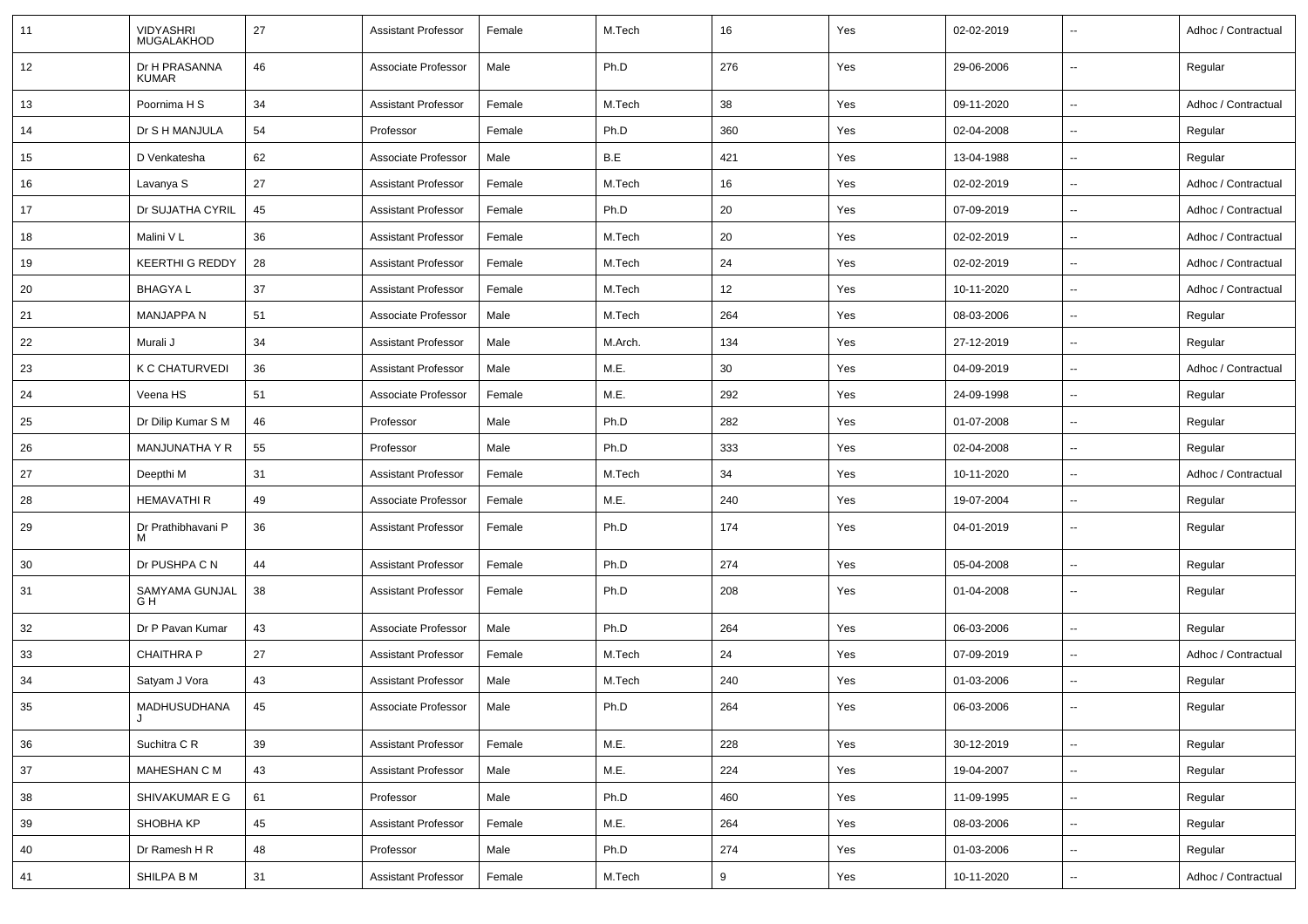| 42 | Dr Guruswamy K P                    | 42 | Associate Professor        | Male   | Ph.D    | 246 | Yes | 03-03-2006 | $\overline{\phantom{a}}$ | Regular             |
|----|-------------------------------------|----|----------------------------|--------|---------|-----|-----|------------|--------------------------|---------------------|
| 43 | Dr Sunilkumar G                     | 37 | <b>Assistant Professor</b> | Male   | Ph.D    | 172 | Yes | 27-12-2019 | $\overline{\phantom{a}}$ | Regular             |
| 44 | SUJATHA B C                         | 53 | Associate Professor        | Female | M.E.    | 372 | Yes | 15-12-1995 | $\overline{\phantom{a}}$ | Regular             |
| 45 | D K RAMESHA                         | 52 | Professor                  | Male   | Ph.D    | 314 | Yes | 02-04-2008 | $\overline{\phantom{a}}$ | Regular             |
| 46 | Rahul tardale                       | 31 | Lecturer                   | Male   | M.Tech  | 78  | No  | 06-08-2018 | 31-05-2021               | Adhoc / Contractual |
| 47 | Dr TANUJA R                         | 47 | <b>Assistant Professor</b> | Female | Ph.D    | 252 | Yes | 07-05-2008 | $\overline{\phantom{a}}$ | Regular             |
| 48 | Prasannakumar G T                   | 45 | <b>Assistant Professor</b> | Male   | M.A     | 36  | Yes | 09-08-2018 | $\overline{\phantom{a}}$ | Adhoc / Contractual |
| 49 | Dr R SARAVANAN                      | 49 | Associate Professor        | Male   | Ph.D    | 318 | Yes | 07-06-2006 | $\overline{\phantom{a}}$ | Regular             |
| 50 | Dr VENKATESH N                      | 33 | <b>Assistant Professor</b> | Male   | Ph.D    | 122 | Yes | 07-08-2019 | $\overline{\phantom{a}}$ | Regular             |
| 51 | Dr<br><b>SHIVARUDRAIAH</b>          | 57 | Professor                  | Male   | Ph.D    | 324 | Yes | 09-12-1995 | $\overline{\phantom{a}}$ | Regular             |
| 52 | Shamanth B K                        | 28 | <b>Assistant Professor</b> | Male   | M.Sc.   | 36  | Yes | 22-10-2020 | $\overline{\phantom{a}}$ | Adhoc / Contractual |
| 53 | SIDDESWARY<br>YADAV ST              | 31 | <b>Assistant Professor</b> | Female | M.Tech  | 36  | Yes | 06-09-2019 | $\overline{\phantom{a}}$ | Adhoc / Contractual |
| 54 | Dr Chethan M R                      | 34 | <b>Assistant Professor</b> | Male   | Ph.D    | 27  | Yes | 01-08-2019 | $\overline{\phantom{a}}$ | Adhoc / Contractual |
| 55 | RANGANATH M N                       | 34 | <b>Assistant Professor</b> | Male   | M.Arch. | 148 | Yes | 30-12-2019 | $\overline{\phantom{a}}$ | Regular             |
| 56 | <b>SUHASINI</b><br><b>BAGALKOT</b>  | 31 | <b>Assistant Professor</b> | Female | M.Tech  | 12  | Yes | 21-11-2020 | $\mathbf{u}$             | Adhoc / Contractual |
| 57 | Dr Kiran K                          | 43 | <b>Assistant Professor</b> | Male   | Ph.D    | 226 | Yes | 09-04-2008 | $\overline{\phantom{a}}$ | Regular             |
| 58 | Dr DHARAMENDRA<br><b>CHOUHAN</b>    | 45 | <b>Assistant Professor</b> | Male   | Ph.D    | 264 | Yes | 20-06-2008 | $\overline{\phantom{a}}$ | Regular             |
| 59 | Shaheeda Bi                         | 43 | <b>Assistant Professor</b> | Female | M.E.    | 80  | Yes | 21-10-2020 | $\overline{\phantom{a}}$ | Adhoc / Contractual |
| 60 | Anushree M K                        | 27 | <b>Assistant Professor</b> | Female | M.Tech  | 24  | Yes | 07-09-2019 | $\overline{\phantom{a}}$ | Adhoc / Contractual |
| 61 | <b>NAGARAJU Y</b>                   | 28 | <b>Assistant Professor</b> | Male   | M.E.    | 36  | No  | 01-09-2018 | 30-09-2020               | Adhoc / Contractual |
| 62 | <b>MANJULA S</b>                    | 41 | <b>Assistant Professor</b> | Female | M.Tech  | 30  | Yes | 21-11-2020 | $\overline{\phantom{a}}$ | Adhoc / Contractual |
| 63 | Savitha SD                          | 41 | <b>Assistant Professor</b> | Female | M.Arch. | 24  | Yes | 01-09-2020 | $\overline{\phantom{a}}$ | Adhoc / Contractual |
| 64 | VIDYASAGAR H N                      | 57 | Professor                  | Male   | Ph.D    | 431 | Yes | 28-09-1998 | $\overline{\phantom{a}}$ | Regular             |
| 65 | <b>SHRUTI</b><br><b>TAVARAGUNDI</b> | 28 | <b>Assistant Professor</b> | Female | M.E.    | 12  | Yes | 21-10-2020 | $\overline{\phantom{a}}$ | Adhoc / Contractual |
| 66 | <b>SUJATA</b>                       | 39 | <b>Assistant Professor</b> | Female | M.Tech  | 111 | Yes | 23-10-2013 | $\overline{\phantom{a}}$ | Adhoc / Contractual |
| 67 | Dr ARUNALATHA J                     | 53 | Professor                  | Female | Ph.D    | 366 | Yes | 09-04-2008 | $\overline{\phantom{a}}$ | Regular             |
| 68 | <b>VEENA HOSAMANI</b>               | 35 | <b>Assistant Professor</b> | Female | M.E.    | 12  | No  | 17-10-2020 | 31-07-2021               | Adhoc / Contractual |
| 69 | Lavanya B N                         | 39 | <b>Assistant Professor</b> | Female | M.Tech  | 24  | No  | 07-01-2019 | 31-07-2021               | Adhoc / Contractual |
| 70 | T S PRASANNA                        | 55 | Professor                  | Male   | Ph.D    | 377 | Yes | 28-03-1996 | $\overline{\phantom{a}}$ | Regular             |
| 71 | SHILPA KM                           | 36 | <b>Assistant Professor</b> | Female | M.Tech  | 18  | Yes | 21-10-2020 | $\overline{\phantom{a}}$ | Adhoc / Contractual |
| 72 | JWALESH H N                         | 47 | <b>Assistant Professor</b> | Male   | M.E.    | 192 | Yes | 21-10-2020 | ۰.                       | Adhoc / Contractual |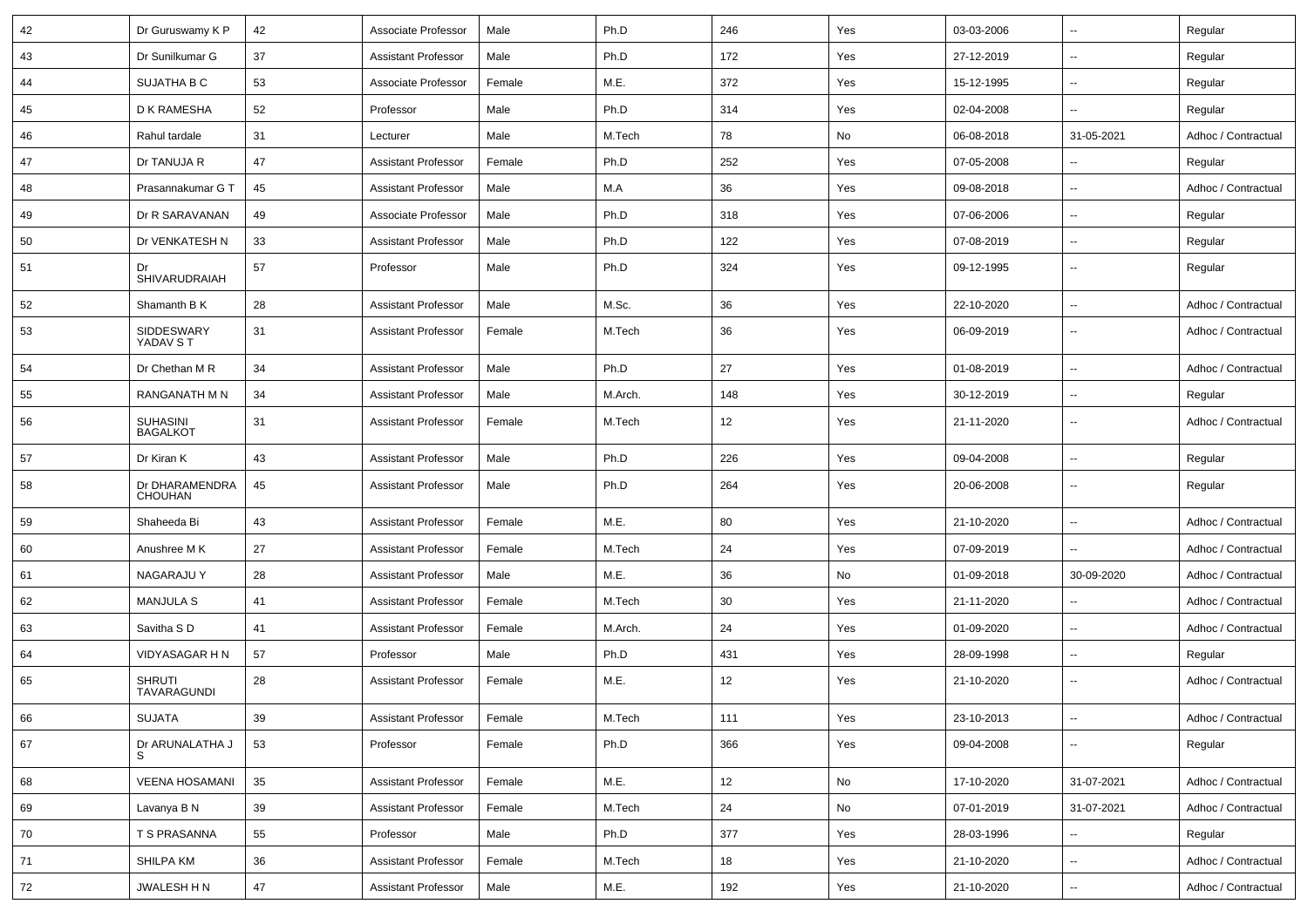| 73  | Dr Jayalakshmi N                 | 45 | Assistant Professor                                 | Female | Ph.D    | 108 | Yes | 01-08-2019 | $\sim$                   | Adhoc / Contractual |
|-----|----------------------------------|----|-----------------------------------------------------|--------|---------|-----|-----|------------|--------------------------|---------------------|
| 74  | Roopa M S                        | 41 | Assistant Professor                                 | Female | M.E.    | 162 | No  | 21-10-2020 | 31-07-2021               | Adhoc / Contractual |
| 75  | Dr R Rajashekar                  | 47 | Professor                                           | Male   | Ph.D    | 270 | Yes | 10-02-2006 | $\sim$                   | Regular             |
| 76  | JEEVITHA B K                     | 33 | Assistant Professor                                 | Female | Ph.D    | 12  | Yes | 21-10-2020 | $\sim$                   | Adhoc / Contractual |
| 77  | T N<br>RAGHAVENDRA               | 45 | <b>Assistant Professor</b>                          | Male   | M.E.    | 244 | Yes | 09-03-2006 | $\sim$                   | Regular             |
| 78  | Dr Kempaiah U N                  | 57 | Professor                                           | Male   | Ph.D    | 384 | Yes | 15-05-2010 | $\sim$                   | Regular             |
| 79  | Dr H K SHIVANAND                 | 50 | Professor                                           | Male   | Ph.D    | 324 | Yes | 04-02-2006 | $\sim$                   | Regular             |
| 80  | Krishna Vinayak<br>Sharma        | 65 | Professor                                           | Female | Ph.D    | 436 | Yes | 25-08-2020 | $\sim$                   | Regular             |
| 81  | SHILJI K C                       | 30 | <b>Assistant Professor</b>                          | Female | M.Tech  | 42  | Yes | 13-08-2019 | $\sim$                   | Adhoc / Contractual |
| 82  | SHREEDHAR<br><b>KERUR</b>        | 46 | Assistant Professor                                 | Male   | M.Arch. | 276 | Yes | 01-09-2018 | $\overline{\phantom{a}}$ | Adhoc / Contractual |
| 83  | MOHAMED<br>SALEEM                | 31 | <b>Assistant Professor</b>                          | Male   | Ph.D    | 12  | Yes | 22-10-2020 | $\sim$                   | Adhoc / Contractual |
| 84  | Dr THRIVENI J                    | 51 | Professor                                           | Female | Ph.D    | 368 | Yes | 27-03-2008 | $\overline{\phantom{a}}$ | Regular             |
| 85  | Savitha kumari                   | 31 | <b>Assistant Professor</b>                          | Female | M.E.    | 12  | Yes | 21-10-2020 | $\overline{\phantom{a}}$ | Adhoc / Contractual |
| 86  | Srusti L                         | 30 | Assistant Professor                                 | Female | M.E.    | 45  | Yes | 21-10-2020 | $\sim$                   | Adhoc / Contractual |
| 87  | Dr H S VIMALA                    | 56 | Professor                                           | Female | Ph.D    | 412 | Yes | 09-05-1995 | $\sim$                   | Regular             |
| 88  | Dr B M Rajaprakash               | 59 | Professor                                           | Male   | Ph.D    | 432 | Yes | 08-02-1988 | $\sim$                   | Regular             |
| 89  | Dr NARASHIMHA S<br>N             | 43 | Assistant Professor                                 | Male   | Ph.D    |     | Yes | 05-01-2021 | $\sim$                   | Adhoc / Contractual |
| 90  | M N Suneetha                     | 54 | Associate Professor                                 | Female | M.E.    | 368 | Yes | 10-03-2020 | $\sim$                   | Regular             |
| 91  | SHIVA SHANKAR M<br>B             | 40 | <b>Assistant Professor</b>                          | Male   | M.E.    | 96  | Yes | 24-08-2014 | $\overline{\phantom{a}}$ | Adhoc / Contractual |
| 92  | Dr A S Ravikumar                 | 53 | Professor                                           | Male   | Ph.D    | 290 | Yes | 26-11-1998 | $\ddot{\phantom{a}}$     | Regular             |
| 93  | Dr Ramesh H N                    | 59 | Dean / Principal /<br>Director / Vice<br>Chancellor | Male   | Ph.D    | 398 | Yes | 13-02-1996 | $\sim$                   | Regular             |
| 94  | Dr B Santhaveerana<br>Goud       | 59 | Professor                                           | Male   | Ph.D    | 318 | Yes | 01-02-1988 | $\overline{\phantom{a}}$ | Regular             |
| 95  | Dr C K UMESH                     | 56 | Professor                                           | Male   | Ph.D    | 390 | Yes | 28-09-1995 | $\overline{\phantom{a}}$ | Regular             |
| 96  | Dr MANJESH L                     | 54 | Professor                                           | Male   | Ph.D    | 350 | Yes | 28-04-1994 | $\sim$                   | Regular             |
| 97  | Dr M Keshava<br>Murthy           | 56 | Professor                                           | Male   | Ph.D    | 324 | Yes | 17-03-1994 | $\rightarrow$            | Regular             |
| 98  | Dr K V S B RAJU                  | 52 | Associate Professor                                 | Male   | Ph.D    | 192 | Yes | 02-04-2007 | $\sim$                   | Regular             |
| 99  | Dr CHETHAN K                     | 42 | <b>Assistant Professor</b>                          | Male   | Ph.D    | 168 | Yes | 31-03-2008 | $\sim$                   | Regular             |
| 100 | Dr SADATH ALI<br><b>KHAN ZAI</b> | 57 | Professor                                           | Male   | Ph.D    | 300 | Yes | 29-05-1998 | $\sim$                   | Regular             |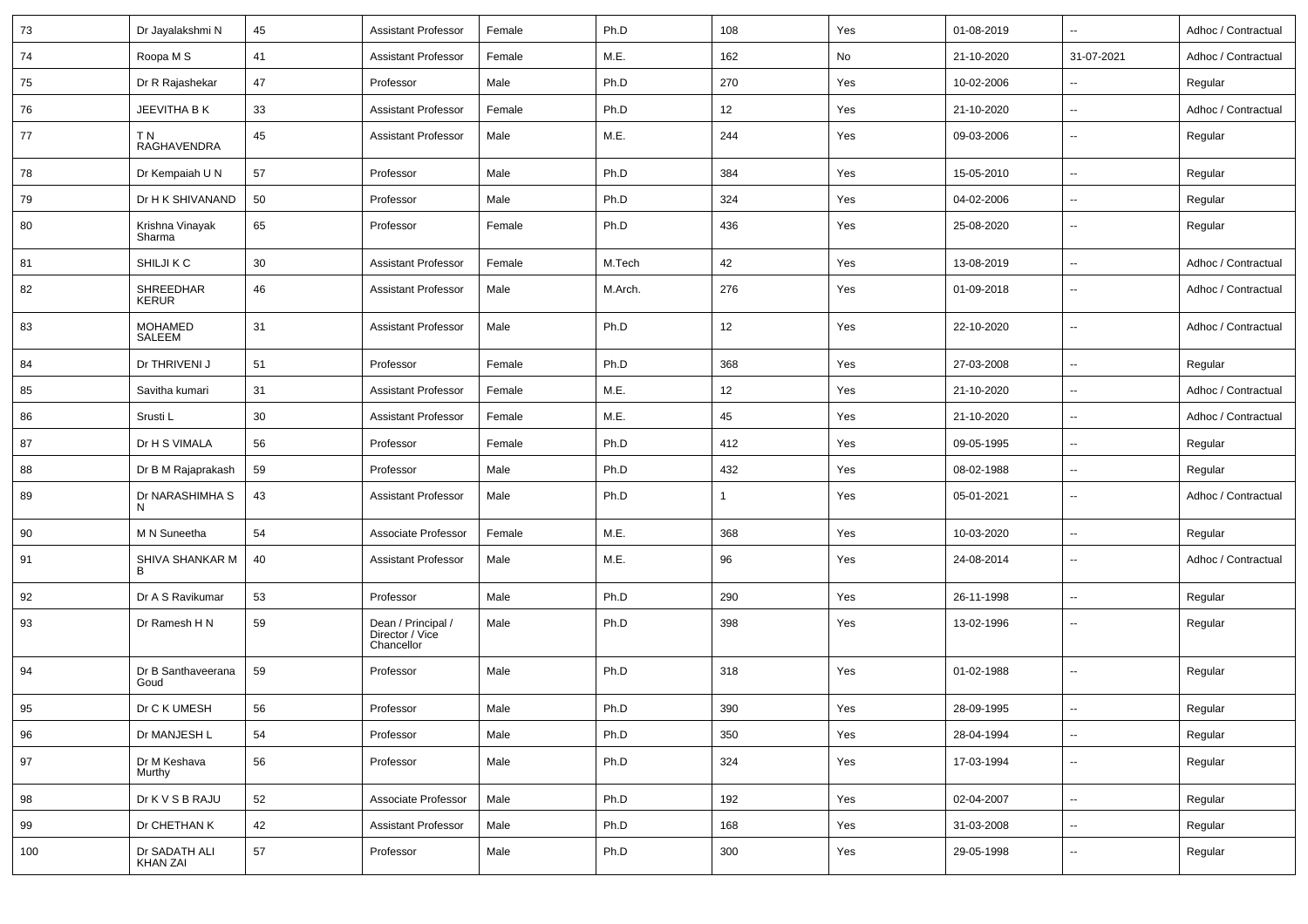| 101 | DR H C<br>MUDDARAJU                | 44     | <b>Assistant Professor</b> | Male   | Ph.D   | 180 | Yes | 29-03-2008 | $\overline{\phantom{a}}$ | Regular             |
|-----|------------------------------------|--------|----------------------------|--------|--------|-----|-----|------------|--------------------------|---------------------|
| 102 | Dr Nagaraj P S                     | 61     | Professor                  | Male   | Ph.D   | 408 | Yes | 29-05-1998 | $\overline{\phantom{a}}$ | Regular             |
| 103 | Dr S Gangadhara                    | 53     | Professor                  | Male   | Ph.D   | 300 | Yes | 01-07-1998 | $\overline{\phantom{a}}$ | Regular             |
| 104 | Ms Navaneetha<br>Hombali B N       | 30     | <b>Assistant Professor</b> | Female | M.S    | 72  | Yes | 30-12-2019 | $\overline{\phantom{a}}$ | Regular             |
| 105 | Dr Shivakumar<br>Nyamathi          | 57     | Professor                  | Male   | Ph.D   | 408 | Yes | 29-05-1998 | $\overline{\phantom{a}}$ | Regular             |
| 106 | Ms Manasa H                        | 32     | <b>Assistant Professor</b> | Female | M.Tech | 24  | Yes | 30-12-2019 | $\overline{\phantom{a}}$ | Regular             |
| 107 | Dr A V Sriram                      | 56     | Professor                  | Male   | M.E.   | 378 | Yes | 29-05-1998 | $\overline{\phantom{a}}$ | Regular             |
| 108 | DR SHOWKATH ALI<br><b>KHAN ZAI</b> | 65     | <b>Assistant Professor</b> | Male   | Ph.D   | 12  | Yes | 20-10-2020 | $\overline{\phantom{a}}$ | Adhoc / Contractual |
| 109 | Dr B VISWANATH                     | 58     | Professor                  | Male   | Ph.D   | 408 | Yes | 29-05-1998 | $\ddotsc$                | Regular             |
| 110 | Dr M V M Raju                      | 51     | <b>Assistant Professor</b> | Male   | Ph.D   | 12  | Yes | 20-10-2020 | $\overline{\phantom{a}}$ | Adhoc / Contractual |
| 111 | Dr B P Annapurna                   | 54     | Professor                  | Male   | M.E.   | 324 | Yes | 29-05-1998 | $\overline{\phantom{a}}$ | Regular             |
| 112 | Dr Ravikumar V Patil               | 38     | <b>Assistant Professor</b> | Male   | Ph.D   | 12  | Yes | 20-10-2020 | $\overline{\phantom{a}}$ | Adhoc / Contractual |
| 113 | Dr L<br>GOVINDARAJU                | 58     | Professor                  | Male   | Ph.D   | 360 | Yes | 26-03-2008 | $\overline{\phantom{a}}$ | Regular             |
| 114 | <b>Ms SUPRIYA S</b>                | 34     | <b>Assistant Professor</b> | Female | M.E.   | 12  | Yes | 20-10-2020 | $\overline{\phantom{a}}$ | Adhoc / Contractual |
| 115 | Ms PANKAJA NM                      | 37     | <b>Assistant Professor</b> | Female | M.Tech | 12  | Yes | 20-10-2020 | $\overline{\phantom{a}}$ | Adhoc / Contractual |
| 116 | Dr G Suresh                        | 56     | Professor                  | Male   | M.E.   | 288 | Yes | 09-06-1998 | $\overline{\phantom{a}}$ | Regular             |
| 117 | Mr Chithaiah E                     | 36     | <b>Assistant Professor</b> | Male   | M.Tech | 12  | Yes | 20-10-2020 | $\overline{\phantom{a}}$ | Adhoc / Contractual |
| 118 | Dr Krishna A                       | 52     | Professor                  | Male   | M.Tech | 288 | Yes | 24-06-1998 | $\overline{\phantom{a}}$ | Regular             |
| 119 | Ms Banushree T                     | 30     | <b>Assistant Professor</b> | Female | M.Tech | 12  | Yes | 20-10-2020 | $\sim$                   | Adhoc / Contractual |
| 120 | Dr INAYATHULLA M                   | 59     | Professor                  | Male   | M.E.   | 384 | Yes | 14-08-1988 | $\overline{\phantom{a}}$ | Regular             |
| 121 | Dr Jayaramappa N                   | 56     | Professor                  | Male   | Ph.D   | 336 | Yes | 26-10-2006 | $\overline{\phantom{a}}$ | Regular             |
| 122 | Ms Gowthami P                      | 26     | <b>Assistant Professor</b> | Female | M.Tech | 12  | Yes | 20-10-2020 | $\overline{\phantom{a}}$ | Adhoc / Contractual |
| 123 | S Bhavanishankar                   | 59     | Associate Professor        | Male   | M.Tech | 384 | Yes | 10-04-2008 | $\overline{\phantom{a}}$ | Regular             |
| 124 | <b>KIRANT</b>                      | 53     | Associate Professor        | Male   | Ph.D   | 288 | Yes | 22-10-2006 | $\overline{\phantom{a}}$ | Regular             |
| 125 | Mr Devendra G                      | 28     | <b>Assistant Professor</b> | Male   | M.Tech | 12  | Yes | 20-10-2020 | ۰.                       | Adhoc / Contractual |
| 126 | Dr Rekha H B                       | 40     | Associate Professor        | Female | Ph.D   | 214 | Yes | 02-11-2006 | $\overline{\phantom{a}}$ | Regular             |
| 127 | Dr Hemanjali A M                   | $37\,$ | <b>Assistant Professor</b> | Female | Ph.D   | 136 | Yes | 20-10-2020 | ۰.                       | Adhoc / Contractual |
| 128 | Ms Ramya Maligi                    | 31     | <b>Assistant Professor</b> | Female | Ph.D   | 46  | Yes | 20-10-2020 | $\overline{\phantom{a}}$ | Adhoc / Contractual |
| 129 | Dr Usha N Murthy                   | 63     | <b>Assistant Professor</b> | Female | Ph.D   | 252 | Yes | 30-06-2020 | $\overline{\phantom{a}}$ | Adhoc / Contractual |
| 130 | Mohammad<br>Badiuddin Parvez       | 28     | <b>Assistant Professor</b> | Male   | M.E.   | 24  | Yes | 20-10-2020 | $\overline{\phantom{a}}$ | Adhoc / Contractual |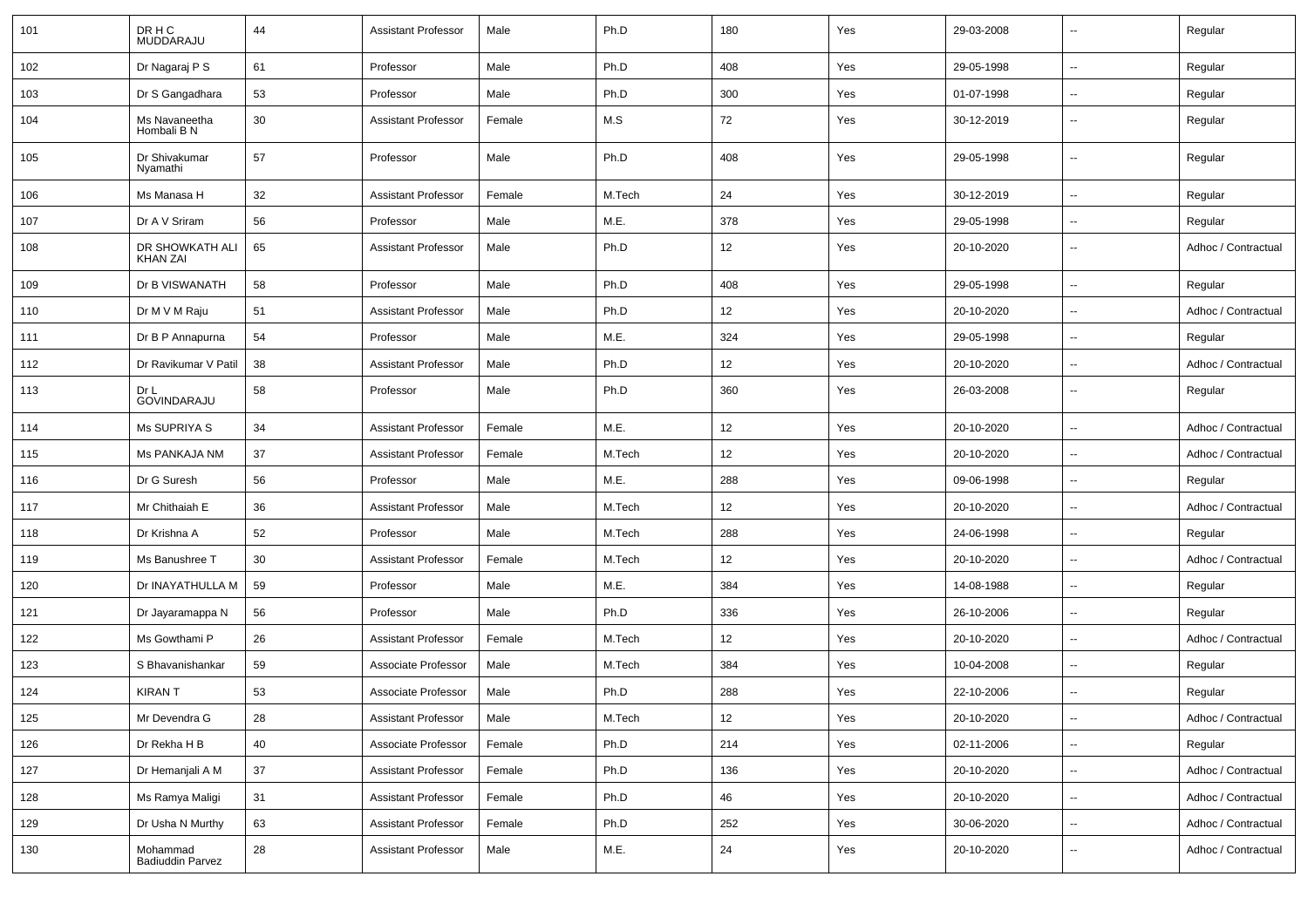| 131 | Mr Neman Sharif M                   | 35 | <b>Assistant Professor</b> | Male   | M.Tech     | 142 | Yes | 20-10-2020 | $\sim$                   | Adhoc / Contractual |
|-----|-------------------------------------|----|----------------------------|--------|------------|-----|-----|------------|--------------------------|---------------------|
| 132 | Aruna M N                           | 29 | <b>Assistant Professor</b> | Male   | M.Tech     | 66  | Yes | 18-01-2021 | $\sim$                   | Adhoc / Contractual |
| 133 | Dr<br><b>KUMARASWAMY S</b>          | 46 | <b>Assistant Professor</b> | Male   | Ph.D       | 276 | Yes | 27-12-2019 | $\overline{\phantom{a}}$ | Regular             |
| 134 | Roopashree C R                      | 32 | <b>Assistant Professor</b> | Female | M.Tech     | 120 | Yes | 25-08-2018 | $\overline{\phantom{a}}$ | Adhoc / Contractual |
| 135 | Tukaram Jadhav                      | 48 | <b>Assistant Professor</b> | Male   | M.E.       | 310 | Yes | 08-01-2019 | $\overline{\phantom{a}}$ | Adhoc / Contractual |
| 136 | SHANTHARAJA M                       | 50 | Associate Professor        | Male   | Ph.D       | 220 | Yes | 04-02-2006 | $\overline{\phantom{a}}$ | Regular             |
| 137 | Dr Lata B T                         | 45 | <b>Assistant Professor</b> | Female | Ph.D       | 245 | Yes | 04-04-2008 | $\sim$                   | Regular             |
| 138 | Paul Vizhian S                      | 58 | Professor                  | Male   | Ph.D       | 420 | Yes | 28-01-1988 | $\overline{\phantom{a}}$ | Regular             |
| 139 | Dr Hanumantharaju<br>H G            | 53 | Associate Professor        | Male   | Ph.D       | 348 | Yes | 06-02-2006 | $\overline{\phantom{a}}$ | Regular             |
| 140 | Chandrashekhar<br>Bendigeri         | 48 | Professor                  | Male   | Ph.D       | 274 | Yes | 27-11-1998 | $\overline{\phantom{a}}$ | Regular             |
| 141 | N LAKSHMANA<br><b>SWAMY</b>         | 60 | Professor                  | Male   | Ph.D       | 419 | Yes | 02-02-1988 | $\overline{\phantom{a}}$ | Regular             |
| 142 | Dr H C CHITTAPPA                    | 53 | Professor                  | Male   | Ph.D       | 372 | Yes | 13-09-1995 | $\sim$                   | Regular             |
| 143 | DrB S<br>NAGENDRAPRAKA<br><b>SH</b> | 62 | Professor                  | Male   | Ph.D       | 408 | Yes | 31-08-2020 | $\overline{\phantom{a}}$ | Regular             |
| 144 | Dr G HARISH                         | 62 | Professor                  | Male   | Ph.D       | 244 | No  | 01-02-1988 | 30-10-2020               | Regular             |
| 145 | Dr G R HARISH                       | 63 | <b>Assistant Professor</b> | Male   | Ph.D       | 264 | Yes | 30-11-2019 |                          | Adhoc / Contractual |
| 146 | M V KASHINATHA                      | 62 | Associate Professor        | Male   | M.E.       | 254 | No  | 07-04-1988 | 30-11-2020               | Regular             |
| 147 | S<br>HANUMANTHAPPA                  | 60 | <b>Assistant Professor</b> | Male   | Ph.D       | 348 | Yes | 08-10-1993 | $\sim$                   | Regular             |
| 148 | SRI V<br><b>RAMAMURTHY</b>          | 62 | Associate Professor        | Male   | M.S        | 364 | No  | 17-07-1989 | 31-03-2020               | Regular             |
| 149 | Smitha Kashyap                      | 44 | Lecturer                   | Female | M.Arch.    | 270 | Yes | 20-10-2020 | $\sim$                   | Visiting            |
| 150 | D AZAD                              | 64 | <b>Assistant Professor</b> | Male   | Ph.D       | 360 | Yes | 20-10-2020 | $\overline{\phantom{a}}$ | Adhoc / Contractual |
| 151 | <b>JAYARAMK</b>                     | 59 | <b>Assistant Professor</b> | Male   | B. Arch    | 310 | Yes | 22-10-2020 | $\overline{\phantom{a}}$ | Adhoc / Contractual |
| 152 | PRASHANTH M<br><b>AVANTI</b>        | 33 | <b>Assistant Professor</b> | Male   | M.Arch.    | 125 | Yes | 20-10-2020 | $\sim$                   | Adhoc / Contractual |
| 153 | ANANTARAMU R                        | 38 | <b>Assistant Professor</b> | Male   | B. Arch    | 124 | Yes | 22-10-2020 | $\overline{\phantom{a}}$ | Adhoc / Contractual |
| 154 | S V RAVINDRA                        | 65 | <b>Assistant Professor</b> | Male   | <b>MCP</b> | 270 | Yes | 20-10-2020 | $\ddot{\phantom{a}}$     | Adhoc / Contractual |
| 155 | Rashmi Paramesh                     | 32 | <b>Assistant Professor</b> | Female | M.Arch.    | 118 | Yes | 20-10-2020 | $\overline{\phantom{a}}$ | Adhoc / Contractual |
| 156 | Dr M S Amarnath                     | 52 | <b>Assistant Professor</b> | Male   | Ph.D       | 354 | Yes | 22-10-2020 | $\overline{\phantom{a}}$ | Adhoc / Contractual |
| 157 | M NAGENDRA                          | 66 | <b>Assistant Professor</b> | Male   | M.Arch.    | 374 | Yes | 20-10-2020 | $\ddot{\phantom{a}}$     | Adhoc / Contractual |
| 158 | Haroon Salim                        | 63 | <b>Assistant Professor</b> | Male   | M.Arch.    | 352 | Yes | 20-10-2020 | $\overline{\phantom{a}}$ | Adhoc / Contractual |
| 159 | <b>Mohtasim Nawaz</b>               | 27 | <b>Assistant Professor</b> | Male   | B. Arch    | 51  | Yes | 20-10-2020 | $\overline{\phantom{a}}$ | Adhoc / Contractual |